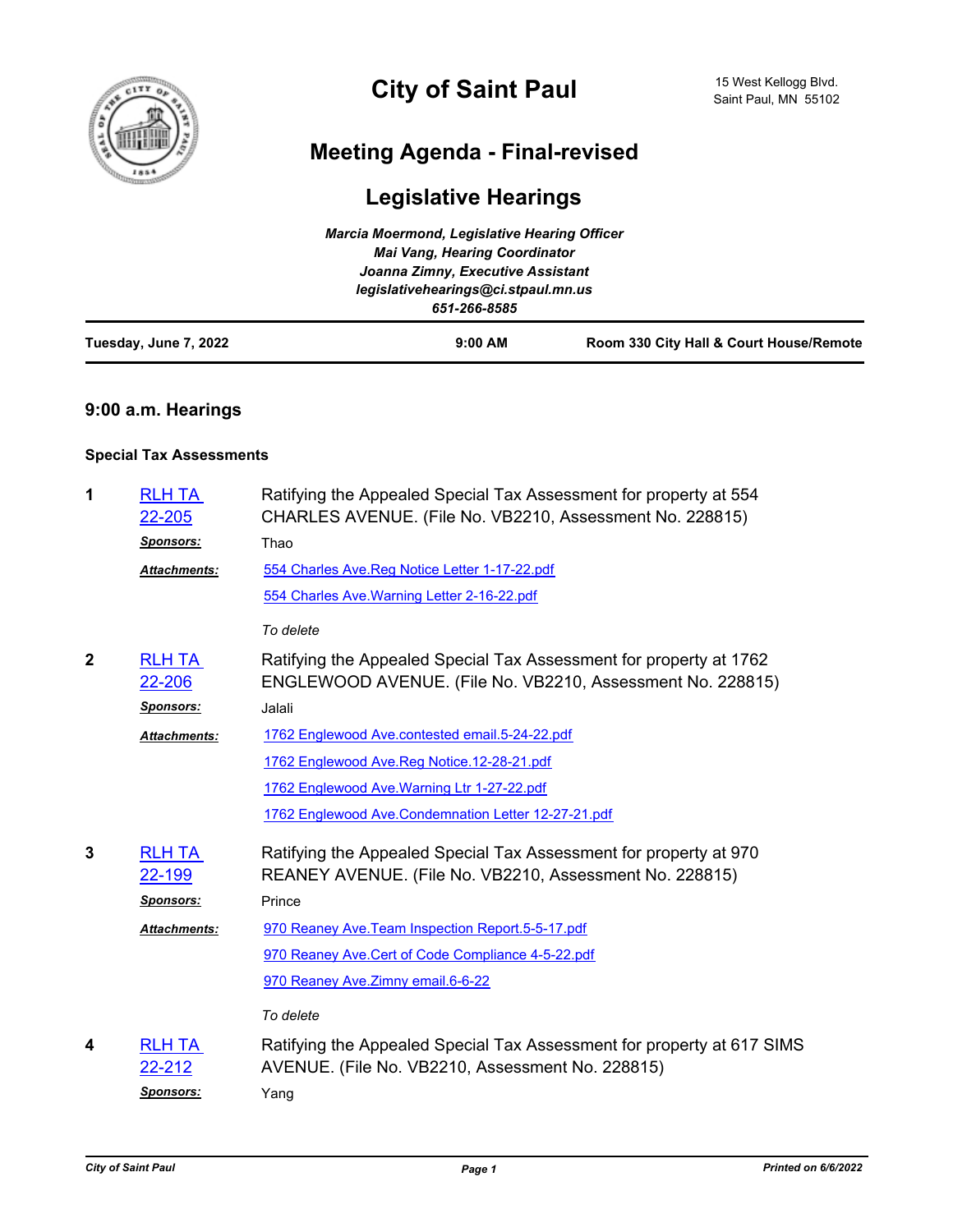|   | <b>Attachments:</b>     | 617 Sims Ave. Correction Notice. 6-28-21.pdf                                                                                               |
|---|-------------------------|--------------------------------------------------------------------------------------------------------------------------------------------|
|   |                         | 617 Sims Ave. Fire Damage Photos. 6-28-21. pdf                                                                                             |
|   |                         | 617 Sims Ave.email chain.6-2-22.pdf                                                                                                        |
| 5 | <b>RLH TA</b><br>22-209 | Ratifying the Appealed Special Tax Assessment for property at 1381<br>WHITE BEAR AVENUE NORTH. (File No. J2222A, Assessment No.<br>228524) |
|   | <b>Sponsors:</b>        | Yang                                                                                                                                       |
|   | <b>Attachments:</b>     | 1381 White Bear Ave N.SnowWalk Ltr.1-27-22.pdf                                                                                             |
|   |                         | 1381 White Bear Ave N. Photos. 2-1-22.pdf                                                                                                  |

## **10:00 a.m. Hearings**

## **Special Tax Assessments**

| 6                       | <b>RLH TA</b><br>22-187 | Ratifying the Appealed Special Tax Assessment for property at 850<br>RANDOLPH AVENUE. File No. CRT2208, Assessment No. 228207      |
|-------------------------|-------------------------|------------------------------------------------------------------------------------------------------------------------------------|
|                         | <b>Sponsors:</b>        | Noecker                                                                                                                            |
|                         | Attachments:            | 850 email.pdf                                                                                                                      |
|                         |                         | 850 Randolph Ave.fee invoice 12-27-21.pdf                                                                                          |
|                         |                         | 850 Randolph Ave.final invoice 1-26-22.pdf                                                                                         |
| $\overline{\mathbf{7}}$ | <b>RLH TA</b><br>22-216 | Ratifying the Appealed Special Tax Assessment for property at 1251-1253<br>BLAIR AVENUE. (File No. CRT2209, Assessment No. 228210) |
|                         | <b>Sponsors:</b>        | Jalali                                                                                                                             |
|                         | Attachments:            | 1251-1253 Blair Ave. Fire C of o Fee Invoice 2-24-22.pdf                                                                           |
|                         |                         | 1251-1253 Blair Ave. Fire C of o Final Invoice. 3-28-22.pdf                                                                        |
|                         |                         | 1251-1253 Blair Ave. Fire C of o Final Invoice. 4-1-22.pdf                                                                         |
|                         |                         | Late addition                                                                                                                      |
| 8                       | <b>RLH TA</b><br>22-204 | Ratifying the Appealed Special Tax Assessment for property at 251 KING<br>STREET WEST. (File No. J2210E, Assessment No. 228311)    |
|                         | <b>Sponsors:</b>        | Noecker                                                                                                                            |
|                         | <b>Attachments:</b>     | 251 King St W. SAO 1-10-22                                                                                                         |
|                         |                         | 251 King St W.PAEC bill.1-20-22                                                                                                    |
|                         |                         | 251 King St. W. Zimny email.5-23-22                                                                                                |
| 9                       | <b>RLH TA</b><br>22-178 | Ratifying the Appealed Special Tax Assessment for property at 16<br>MARYLAND AVENUE EAST. (File No. J2223A, Assessment No. 228525) |
|                         | Sponsors:               | Brendmoen                                                                                                                          |
|                         | <b>Attachments:</b>     | 16 Maryland Ave E.SnowWalk Ltr.2-8-22.pdf                                                                                          |
|                         |                         | 16 Maryland Ave E.Photo, 2-11-22.pdf                                                                                               |
|                         |                         | 16 Maryland Ave E.Zimny email.5-20-22                                                                                              |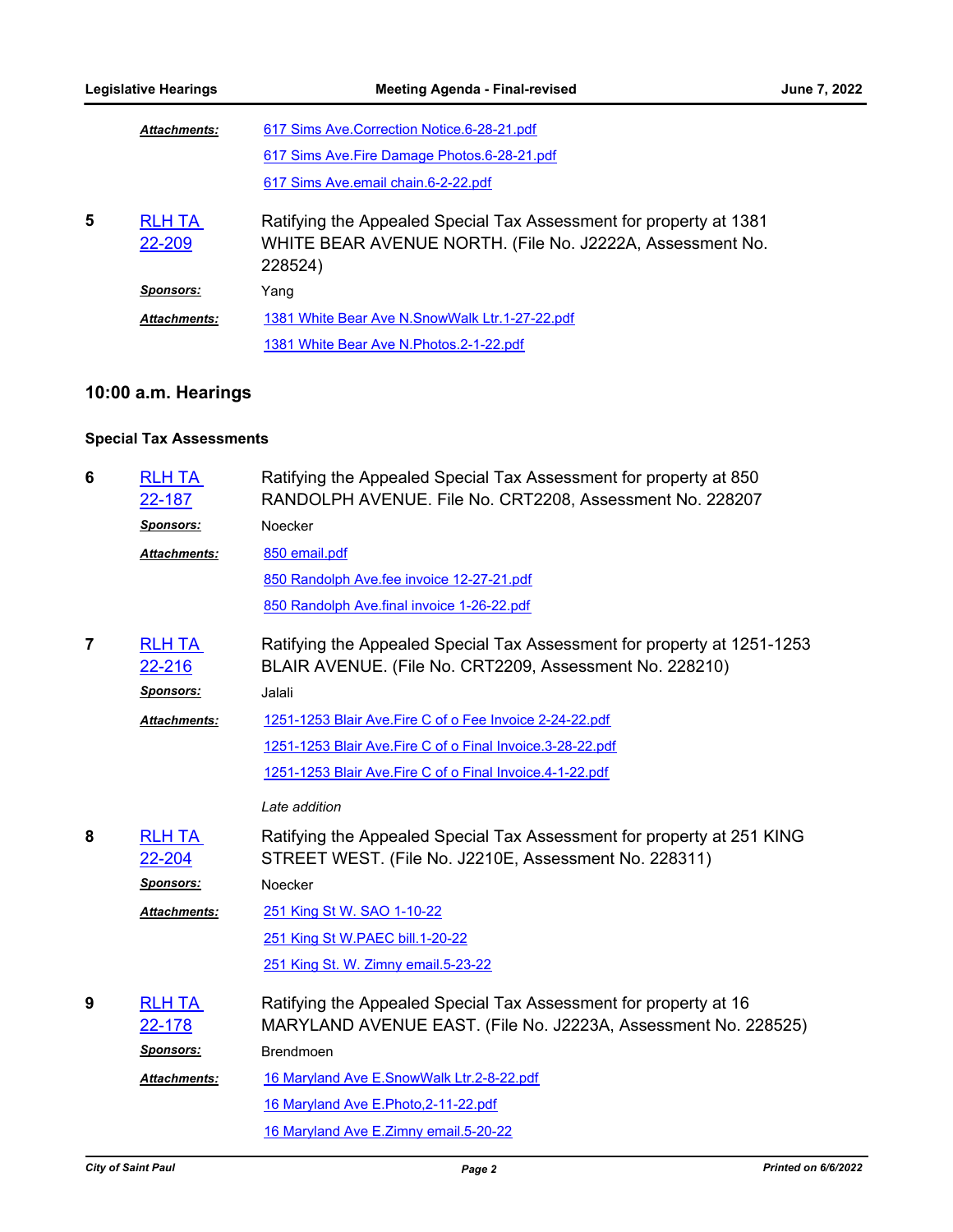| 10 | <b>RLH TA</b><br><u>22-197</u> | Ratifying the Appealed Special Tax Assessment for property at 975<br>PALACE AVENUE. (File No. J2223A, Assessment No. 228525)  |
|----|--------------------------------|-------------------------------------------------------------------------------------------------------------------------------|
|    | <u>Sponsors:</u>               | Noecker                                                                                                                       |
|    | <b>Attachments:</b>            | 975 Palace Ave.SA Letter & Photo.2-4-22.pdf                                                                                   |
|    |                                | 975 Palace Ave. Photos. 2-4-22.pdf                                                                                            |
| 11 | <b>RLH TA</b><br>22-200        | Ratifying the Appealed Special Tax Assessment for property at 2121<br>REANEY AVENUE. (File No. J2208E, Assessment No. 228307) |
|    | <u>Sponsors:</u>               | Prince                                                                                                                        |
|    | Attachments:                   | 2121 Reaney Ave.Jim McEnroe-St. Paul Assessment Appeal.5-17-22                                                                |
|    |                                | 2121 Reaney Ave. VAO. 11-9-21                                                                                                 |
|    |                                | 2121 Reaney Ave.photos.11-9-21                                                                                                |
|    |                                | 2121 Reaney Ave.EC Bill.11-17-21                                                                                              |
|    |                                | 2121 Reaney Ave.photos.11-17-21                                                                                               |
| 12 | <b>RLH TA</b><br>22-213        | Ratifying the Appealed Special Tax Assessment for property at 902<br>THOMAS AVENUE. (File No. J2227A, Assessment No. 228532)  |
|    | <u>Sponsors:</u>               | Thao                                                                                                                          |
|    | Attachments:                   | 902 Thomas Ave.SA Letter & Photo.3-3-22.pdf                                                                                   |
|    |                                | 902 Thomas Ave. Photo 3-17-22.pdf                                                                                             |
|    |                                | Late addition                                                                                                                 |
| 13 | <b>RLH TA</b><br>22-214        | Ratifying the Appealed Special Tax Assessment for property at 880 CASE<br>AVENUE. (File No. J2201V, Assessment No. 228000)    |
|    | <u>Sponsors:</u>               | Yang                                                                                                                          |
|    | Attachments:                   | 880 Case Ave.Contested email.6-5-22.pdf                                                                                       |
|    |                                | 880 Case Ave. Vehicle Abatement Order. 2-10-21.pdf                                                                            |
|    |                                | 880 Case Ave.Tow WO 2-19-21.pdf                                                                                               |
|    |                                | 880 Case Ave. Photos. 2-17-21. pdf                                                                                            |
|    |                                | 880 Case Ave. Tow Report.pdf                                                                                                  |
|    |                                | Late addition                                                                                                                 |
| 14 | <u>RLH TA</u><br><u>22-215</u> | Ratifying the Appealed Special Tax Assessment for property at 564 BLAIR<br>AVENUE. (File No. J2201V, Assessment No. 228000)   |
|    | <u>Sponsors:</u>               | Thao                                                                                                                          |
|    | Attachments:                   | 564 Blair Ave. Vehicle Abatement Order 7-9-21.pdf                                                                             |
|    |                                | 564 Blair Ave. Tow Report July 2021.pdf                                                                                       |
|    |                                | 564 Blair Ave. Tow Order 8713 7-15-21.pdf                                                                                     |
|    |                                | 564 Blair Ave. Photos 7-15-21.pdf                                                                                             |
|    |                                | Late addition                                                                                                                 |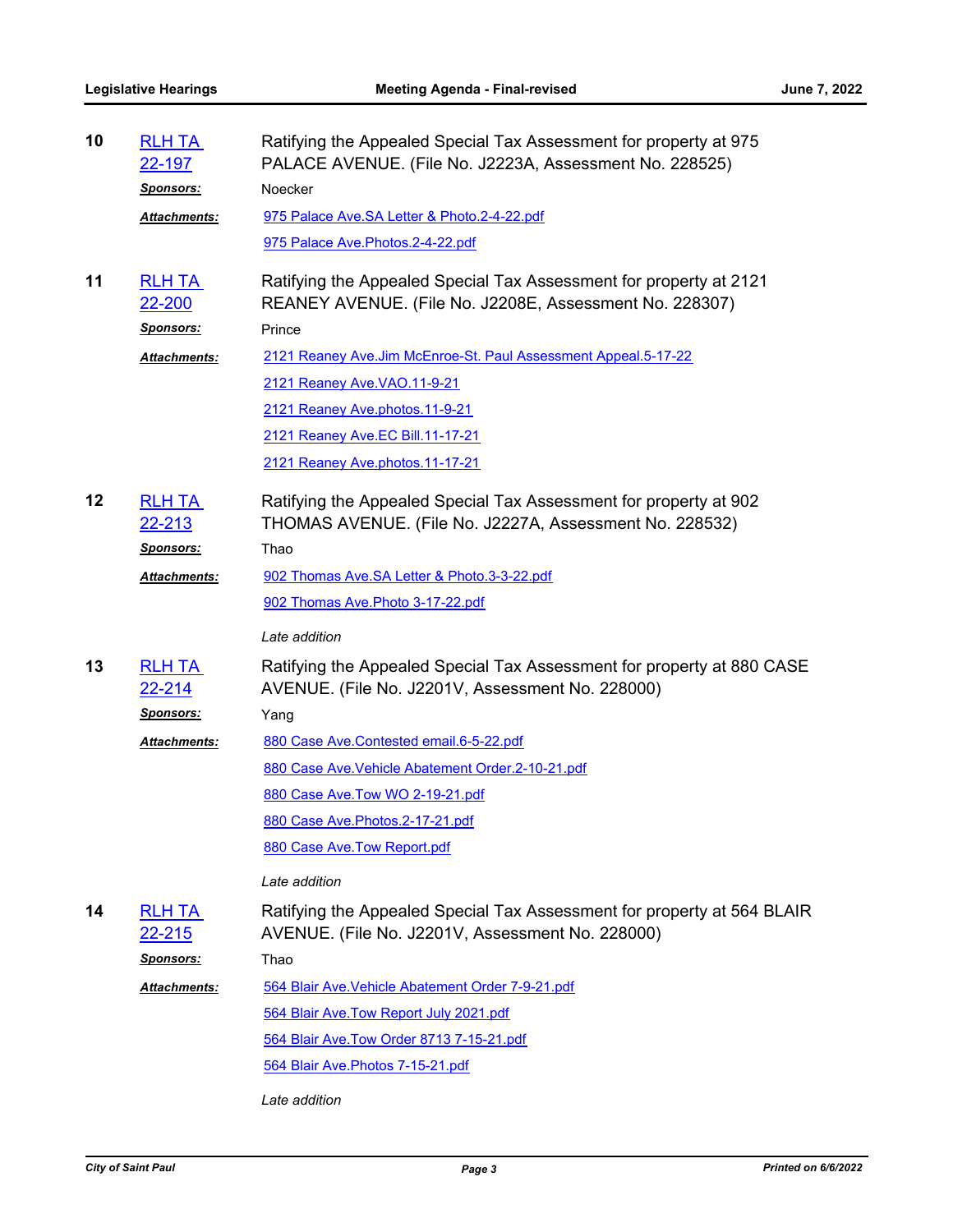#### **Special Tax Assessments-ROLLS**

15 [RLH AR 22-52](http://stpaul.legistar.com/gateway.aspx?m=l&id=/matter.aspx?key=41856) Ratifying the assessments for Collection of Vacant Building Registration fees billed during August 5 to January 17, 2022. (File No. VB2210, Assessment No. 228815)

*Sponsors:* Brendmoen

*Attachments:* [Notice Assessment Roll VB2210.228815](http://StPaul.legistar.com/gateway.aspx?M=F&ID=635aa9de-6ce2-40c9-8f42-b3c114fc23ff.pdf)

Ratifying the assessments for Securing and/or Emergency Boarding services during February 2022. (File No. J2210B, Assessment No. 228112) **16** [RLH AR 22-53](http://stpaul.legistar.com/gateway.aspx?m=l&id=/matter.aspx?key=41857)

*Sponsors:* Brendmoen

*Attachments:* [Notice Assessment Roll J2210B.228112](http://StPaul.legistar.com/gateway.aspx?M=F&ID=7a06e18a-50b1-4ca2-b531-feb33bd0ddd3.pdf)

17 [RLH AR 22-54](http://stpaul.legistar.com/gateway.aspx?m=l&id=/matter.aspx?key=41858) Ratifying the assessments for Collection of Fire Certificate of Occupancy fees billed during November 19 to February 28, 2022. (File No. CRT2209, Assessment No. 228210)

*Sponsors:* Brendmoen

*Attachments:* [Notice Assessment Roll CRT2209.228210](http://StPaul.legistar.com/gateway.aspx?M=F&ID=c2ee08c3-c12c-408c-8479-86eaf3b4187d.pdf)

18 [RLH AR 22-55](http://stpaul.legistar.com/gateway.aspx?m=l&id=/matter.aspx?key=41859) Ratifying the assessments for Excessive Use of Inspection or Abatement services billed during December 27 to January 19, 2022. (File No. J2210E, Assessment No. 228311)

*Sponsors:* Brendmoen

*Attachments:* [Notice Assessment Roll J2210E.228311](http://StPaul.legistar.com/gateway.aspx?M=F&ID=85f1174c-1d22-4728-9a91-c81d59af202b.pdf)

19 [RLH AR 22-56](http://stpaul.legistar.com/gateway.aspx?m=l&id=/matter.aspx?key=41860) Ratifying the assessments for Removal of Dangerous Tree services during January to February 2022. (File No. 2205T, Assessment No. 229004) *Sponsors:* Brendmoen

*Attachments:* [Notice Assessment Roll 2205T.229004](http://StPaul.legistar.com/gateway.aspx?M=F&ID=e3954012-f064-43e0-8ad2-9dcb1dbd543d.pdf)

Ratifying the assessments for Towing of Abandoned Vehicle(s) services during February to December 2021. (File No. J2201V, Assessment No. 228000) **20** [RLH AR 22-57](http://stpaul.legistar.com/gateway.aspx?m=l&id=/matter.aspx?key=41861) *Sponsors:* Brendmoen

*Attachments:* [Notice Assessment Roll J2201V.228000](http://StPaul.legistar.com/gateway.aspx?M=F&ID=e6a2e98d-9252-43e0-a643-a4a6ed73e6c9.pdf)

#### **11:00 a.m. Hearings**

#### **Summary & Vehicle Abatement Orders**

Appeal of Kenneth Cassibo to a Summary Abatement Order at 1798 JAMES AVENUE. **21** [RLH SAO](http://stpaul.legistar.com/gateway.aspx?m=l&id=/matter.aspx?key=41950)  22-24 *Sponsors:* Tolbert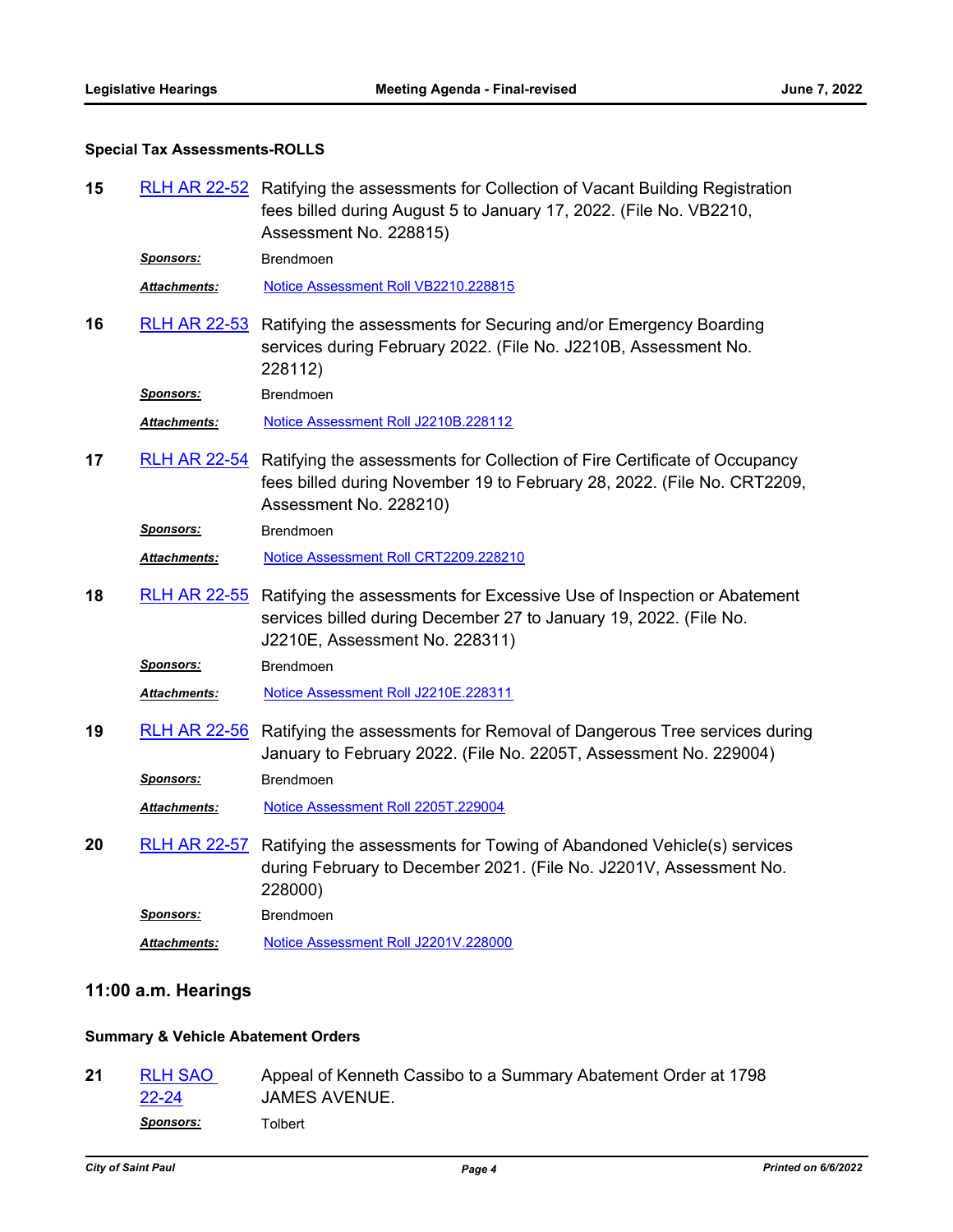| <b>Attachments:</b> | 1798 James Ave.appeal.5-27-22 |  |
|---------------------|-------------------------------|--|
|                     | 1798 James Ave.photo 5-24-22  |  |

Appeal of Rebecca & Lucas Pelton to a Summary Abatement Order at 1696 JULIET AVENUE. **22** [RLH SAO](http://stpaul.legistar.com/gateway.aspx?m=l&id=/matter.aspx?key=41958)  22-26 *Sponsors:* Tolbert [1696 Juliet Ave.appeal.5-31-22](http://StPaul.legistar.com/gateway.aspx?M=F&ID=1e2952d3-5d75-425f-952a-59c050f10824.pdf) [1696 Juliet Ave.photos.5-18-22](http://StPaul.legistar.com/gateway.aspx?M=F&ID=117ecca9-880c-4129-9fa3-badb1357fa2d.pdf) [1696 Juliet Ave.EC letter.5-25-22](http://StPaul.legistar.com/gateway.aspx?M=F&ID=44f0054c-4f30-458c-917b-55c499b9f381.pdf) [1696 Juliet Ave.photos.5-25-22](http://StPaul.legistar.com/gateway.aspx?M=F&ID=e2afb45a-4356-4324-8035-3c39631cd4ae.pdf) [1696 Juliet Ave.Pelton emails.5-26-22](http://StPaul.legistar.com/gateway.aspx?M=F&ID=615977f1-ff4b-4ac0-9da9-3f0ef040f260.pdf) *Attachments: Owners are attending in person*

#### **Correction Orders**

**23** [RLH CO 22-4](http://stpaul.legistar.com/gateway.aspx?m=l&id=/matter.aspx?key=41919) Appeal of Eh Blay to a Correction Notice at 1169 BREEN STREET.

*Sponsors:* Yang

| <b>Attachments:</b> | 1169 Breen St. appeal. 5-24-22          |  |
|---------------------|-----------------------------------------|--|
|                     | 1169 Breen St. winter photos Feb 2022   |  |
|                     | 1169 Breen St. Fence Permit 6-30-20.pdf |  |
|                     | 1169 Breen St. Street View 5-25-22.pdf  |  |
|                     | 1169 Breen St.email chain.5-25-22.pdf   |  |
|                     | 1169 Breen St. Aerial Map with ROW.pdf  |  |
|                     |                                         |  |

*Owner is attending in person*

Appeal of Frances Carr to a Correction Notice at 1384 MARGARET STREET. **24** [RLH CO 22-5](http://stpaul.legistar.com/gateway.aspx?m=l&id=/matter.aspx?key=41947) **Sponsors:** Prince [1384 Margaret St.appeal.5-27-22](http://StPaul.legistar.com/gateway.aspx?M=F&ID=7436f211-091f-440f-ad9e-57239e662b03.pdf) [1384 Margaret St.Photos.4-27-22.pdf](http://StPaul.legistar.com/gateway.aspx?M=F&ID=0d68fc4b-19dc-4f9e-94a3-bfaaf738fc53.pdf) *Attachments:*

#### **Making Finding on Nuisance Abatements**

Making finding on the appealed nuisance abatement ordered for 689 TUSCARORA AVENUE in Council File RLH SAO 22-18. **25** [RLH SAO](http://stpaul.legistar.com/gateway.aspx?m=l&id=/matter.aspx?key=41864)  22-19 *Sponsors:* Noecker [689 Tuscarora Ave.Szondy Ltr.5-13-22.doc](http://StPaul.legistar.com/gateway.aspx?M=F&ID=3c2010b5-5af2-4be1-8dc7-179485f9ceec.doc) [689 Tuscarora Ave.Kedrowski email.6-1-22.pdf](http://StPaul.legistar.com/gateway.aspx?M=F&ID=d2dd9d68-7664-4eba-abd4-009a9708e9e4.pdf) *Attachments:*

*Nuisance is abated*

#### **1:00 p.m. Hearings**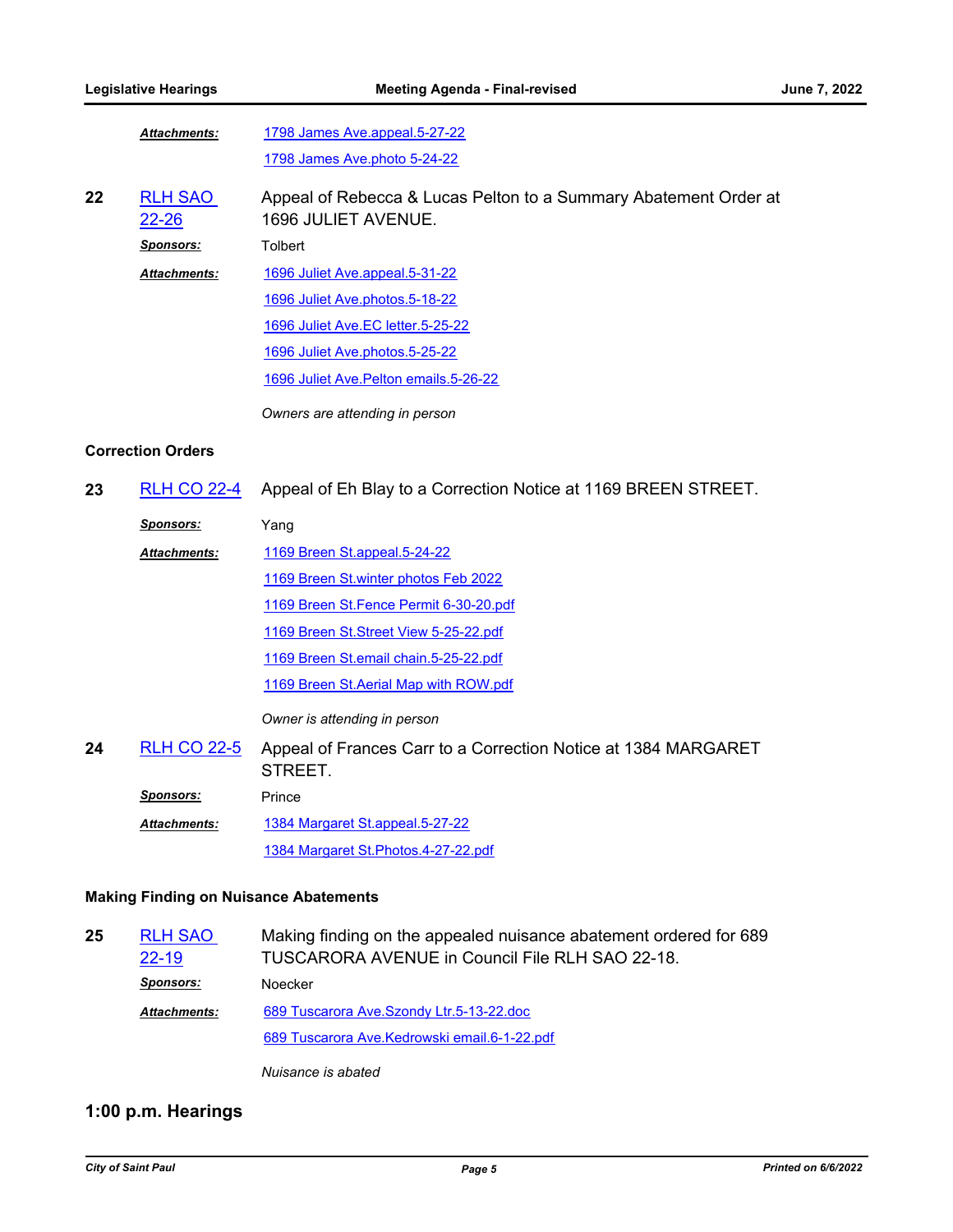## **Vacant Building Registrations**

| 26 | <b>RLH VBR</b><br>22-24        | Appeal of Brett Jackels, Havenbrook Homes, to a Vacant Building<br>Registration Notice plus Revocation of Fire Certificate of Occupancy and<br>Order to Vacate at 1457 PACIFIC STREET. |
|----|--------------------------------|----------------------------------------------------------------------------------------------------------------------------------------------------------------------------------------|
|    | <u>Sponsors:</u>               | Prince                                                                                                                                                                                 |
|    | Attachments:                   | 1457 Pacific St.appeal.5-6-22                                                                                                                                                          |
|    |                                | 1457 Pacific St. Photos 5-11-22.pdf                                                                                                                                                    |
|    |                                | 1457 Pacific St. Photos. 5-17-22.pdf                                                                                                                                                   |
|    |                                | 1457 Pacific St. Jackels Ltr. 5-20-22                                                                                                                                                  |
|    |                                | 1457 Pacific St. Thomas email RE ceiling measurements.6-3-22.pdf                                                                                                                       |
|    |                                | 1457 Pacific St. Photos. 6-3-22.pdf                                                                                                                                                    |
| 27 | <b>RLH VBR</b><br>$22 - 25$    | Appeal of Gil Pariente and Shai Leibovich to a Vacant Building<br>Registration Notice at 1171 ROSS AVENUE.                                                                             |
|    | <u>Sponsors:</u>               | Yang                                                                                                                                                                                   |
|    | Attachments:                   | 1171 Ross Ave.appeal.5-16-22                                                                                                                                                           |
|    |                                | 1171 Ross Ave. Revocation Notice. 3-18-22.pdf                                                                                                                                          |
|    |                                | 1171 Ross Ave. Pariente Ltr. 5-25-22                                                                                                                                                   |
| 28 | <b>RLH VBR</b><br><u>22-26</u> | Appeal of Gladys Igbo to a Vacant Building Registration Notice at 385<br>UNIVERSITY AVENUE WEST.                                                                                       |
|    | <b>Sponsors:</b>               | Thao                                                                                                                                                                                   |
|    | Attachments:                   | 385 University Ave W.appeal.5-17-22.pdf                                                                                                                                                |
|    |                                | 385 University Ave W.Robert Humphrey email 5-17-22                                                                                                                                     |
|    |                                | 385 University Ave W. Revocation Notice. 9-6-17.pdf                                                                                                                                    |
|    |                                | 385 University Ave W.Street View.pdf                                                                                                                                                   |
|    |                                | 385 University Ave W.Igbo Ltr.5-27-22                                                                                                                                                  |
|    |                                | 385 University Ave W.Imbertson email.5-31-22                                                                                                                                           |
|    |                                | 385 University Ave W - 5-31-22 Report CofO                                                                                                                                             |
|    |                                | 385 University Ave W - 5-31-22 Report                                                                                                                                                  |
|    |                                | 385 University Ave W.photos.5-31-22                                                                                                                                                    |
|    |                                | 385 University Ave W.email chain.6-3-22.pdf                                                                                                                                            |
| 29 | <b>RLH VBR</b><br>22-27        | Appeal of Demian Moore, Restoration Counseling & Community Services,<br>LLC, to a Vacant Building Registration Notice at 976 BUSH AVENUE.                                              |
|    | <b>Sponsors:</b>               | Prince                                                                                                                                                                                 |
|    | <b>Attachments:</b>            | 976 Bush Ave.appeal.5-24-22                                                                                                                                                            |
|    |                                | 976 Bush Ave.Revocation. 4-26-22.pdf                                                                                                                                                   |
| 30 | <b>RLH VBR</b><br>22-29        | Appeal of Scott Bradley to a Vacant Building Registration Notice at 820<br><b>OCEAN STREET.</b>                                                                                        |